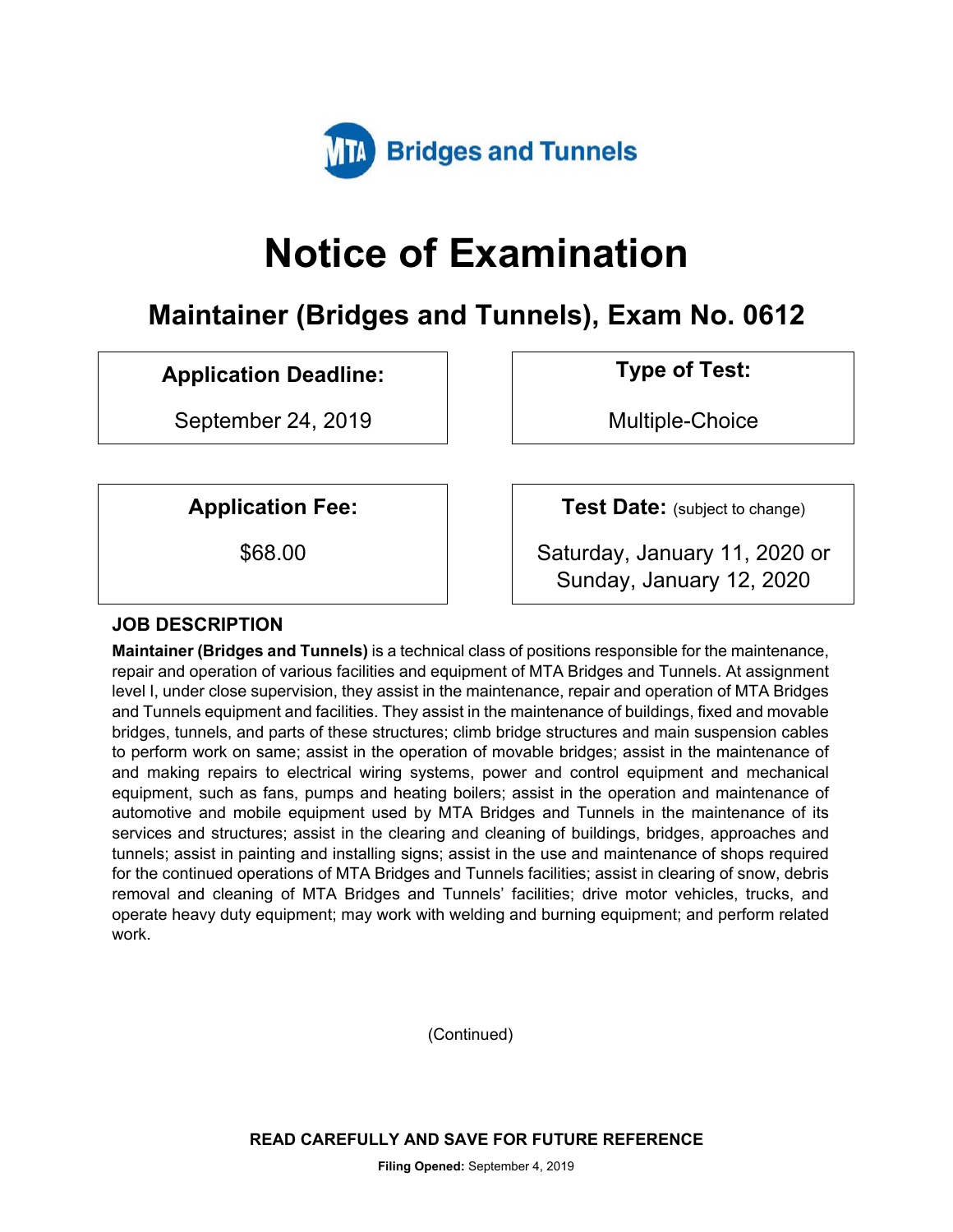# **JOB DESCRIPTION (Continued)**

Some of the physical activities performed by Maintainers (Bridges and Tunnels) and environmental conditions experienced are: walking to and from equipment sites to perform operations and maintenance duties; working in various weather conditions; and climbing bridge structures and main suspension cables and performing work on same. Maintainers (Bridges and Tunnels) may be required to work at heights from movable or fixed platforms.

**Special Working Conditions:** Maintainers (Bridges and Tunnels) may be required to work various shifts including nights, Saturdays, Sundays and holidays.

(This brief description does not include all of the duties of this position.)

### **SALARY AND BENEFITS**

The current minimum salary for Maintainer (Bridges and Tunnels) is \$53,594 per annum. This rate is subject to change. There are three assignment levels within this class of positions. Appointments will be made to Assignment Level I. After appointment, employees may be assigned to the higher assignment levels at the discretion of MTA Bridges and Tunnels. The benefits of this position include, but are not limited to, night and weekend salary differentials, paid holidays, vacation and sick leave, a comprehensive medical plan and a pension plan.

### **HOW TO QUALIFY**

**Education and Experience Requirements:** By the **last day of the Application Period,** you must meet one the following requirements:

- 1. Two years of full-time, satisfactory experience within the last five years installing, maintaining or repairing mechanical or electrical equipment or performing structural repairs; or
- 2. One year of experience as described in "1" above, that is after you have
	- a. Graduated from a trade school or technical school, with a major course of study in electrical, mechanical, automotive, welding, carpentry, or machinist work, or a closely-related field, totaling 600 hours; or
	- b. Graduated from a vocational high school with a major course of study in electrical, mechanical, automotive, welding, carpentry, or machinist work, or a closely-related field; or
	- c. An associate degree or higher degree in electrical work, electronic technology, electrical engineering, mechanical work, mechanical technology, mechanical engineering, automotive work, or a closely related field from an accredited college or university.

If you have qualifying part-time experience, it will be credited on a prorated basis.

The high school, vocational high school, technical school, or trade school must be approved by a State's Department of Education or a recognized accrediting organization. The college or university must be accredited by regional, national, professional or specialized agencies recognized as accrediting bodies by the U.S. Secretary of Education, and by the Council of Higher Education Accreditation (CHEA).

You are responsible for determining whether you meet the qualification requirements for this examination prior to submitting the *Application*. You may be given the test before we determine if you meet the qualification requirements. If you are marked "Not Qualified," your *Application* fee will **not** be refunded and you will **not** receive a score.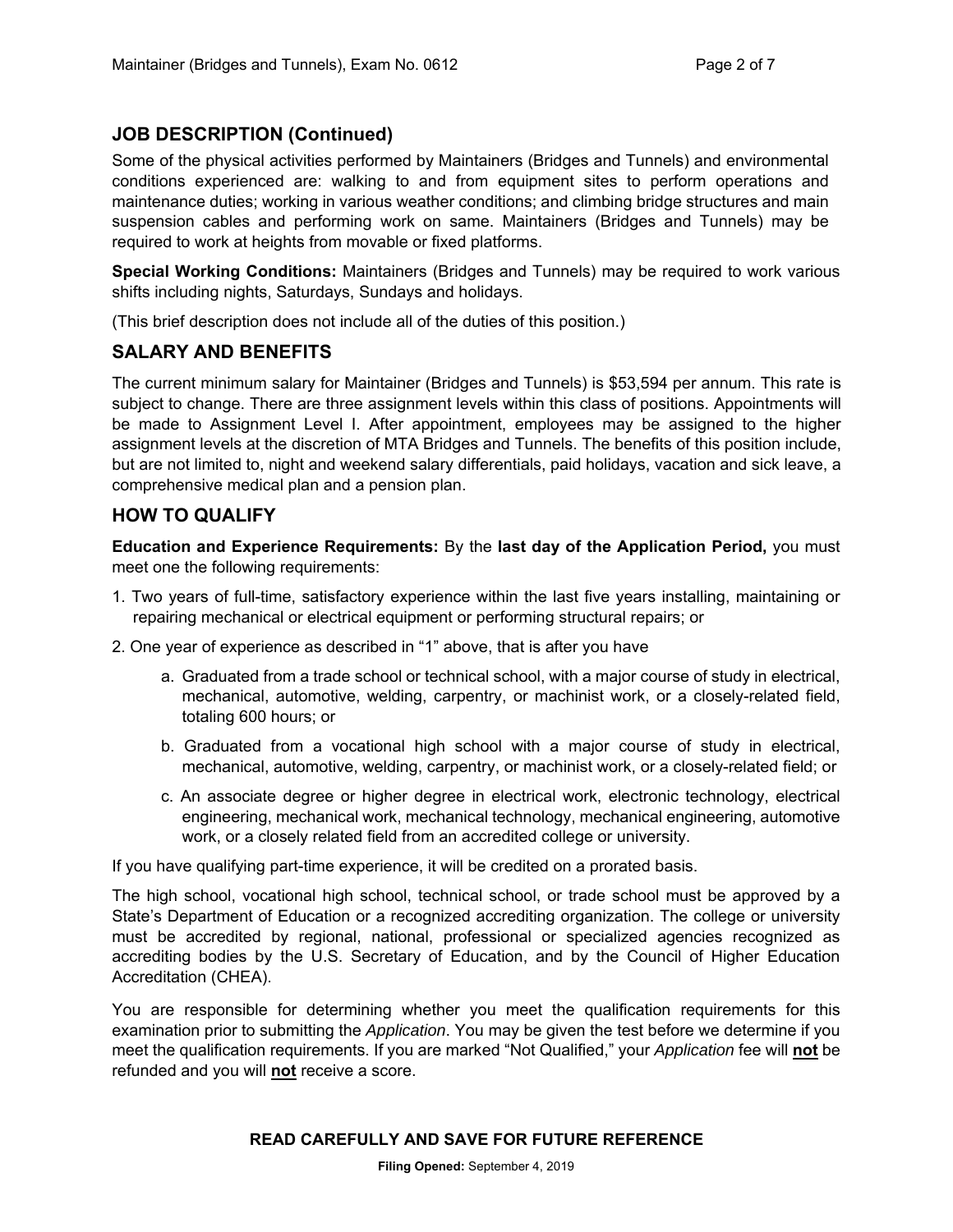# **REQUIREMENTS TO BE APPOINTED**

**Driver License Requirement:** At the time of appointment, you must possess:

- 1. A Class A Commercial Driver License (CDL) valid in the State of New York, with endorsements for Tow Truck, Hazardous Materials, Tank Vehicles, Doubles/Triples, Tank/Hazmat and Passenger Transport; without a restriction for "No Airbrake Equipped CMV" and with no other restrictions that would preclude the performance of the duties of Maintainer (Bridges and Tunnels); or
- 2. A Motor Vehicle Driver License valid in the State of New York and a Learner Permit for a Class A CDL valid in the State of New York as described in "1" above.

If you qualify under "2" above, your appointment will be subject to the receipt of the CDL described in "1" above at the end of an MTA Bridges and Tunnels sponsored special training course for appointees who need to obtain the CDL, including sponsoring of one road test as a condition of further employment. If you fail to successfully complete the special training course, including receipt of the required CDL, your employment will be terminated.

Candidates must be 21 years of age to obtain this license. The CDL, as described above, must be maintained for the duration of your employment. If you have moving violations, a license suspension or an accident record, you may be disqualified

**Commercial Motor Vehicle Driving Experience in the Military or New York National Guard**: If you are an active member or former member (discharged in the past year) of the military or New York National Guard and have experience driving a Commercial Motor Vehicle in the military or New York National Guard, you may be eligible for a waiver of the New York State commercial driving skills test through the New York State Department of Motor Vehicles. If you believe that you may be eligible for this waiver, you must apply for the waiver through the New York State Department of Motor Vehicles.

**Medical Requirement:** Medical guidelines have been established for the position of Maintainer (Bridges and Tunnels). You will be examined to determine whether you can perform the essential functions of the position. Where appropriate, a reasonable accommodation will be provided for a person with a disability to enable him or her to perform the essential functions of the job.

**Drug Screening Requirement:** You must pass a drug screening in order to be appointed, and if appointed, you will be subject to random drug and alcohol tests for the duration of your employment. Additionally, if you have tested positive on a drug or alcohol test or had a refusal to test during preemployment or while employed by a Federal DOT-regulated employer during the applicable period, you must have completed the Substance Abuse Professional (SAP) evaluation, referral and education/treatment process required by federal law in order to be appointed to this safety-sensitive position.

**Residency:** New York City residency is not required for this position.

**English Requirement:** You must be able to understand and be understood in English.

**Proof of Identity:** Under the Immigration Reform and Control Act of 1986, you must be able to prove your identity and your right to obtain employment in the United States prior to employment with MTA Bridges and Tunnels.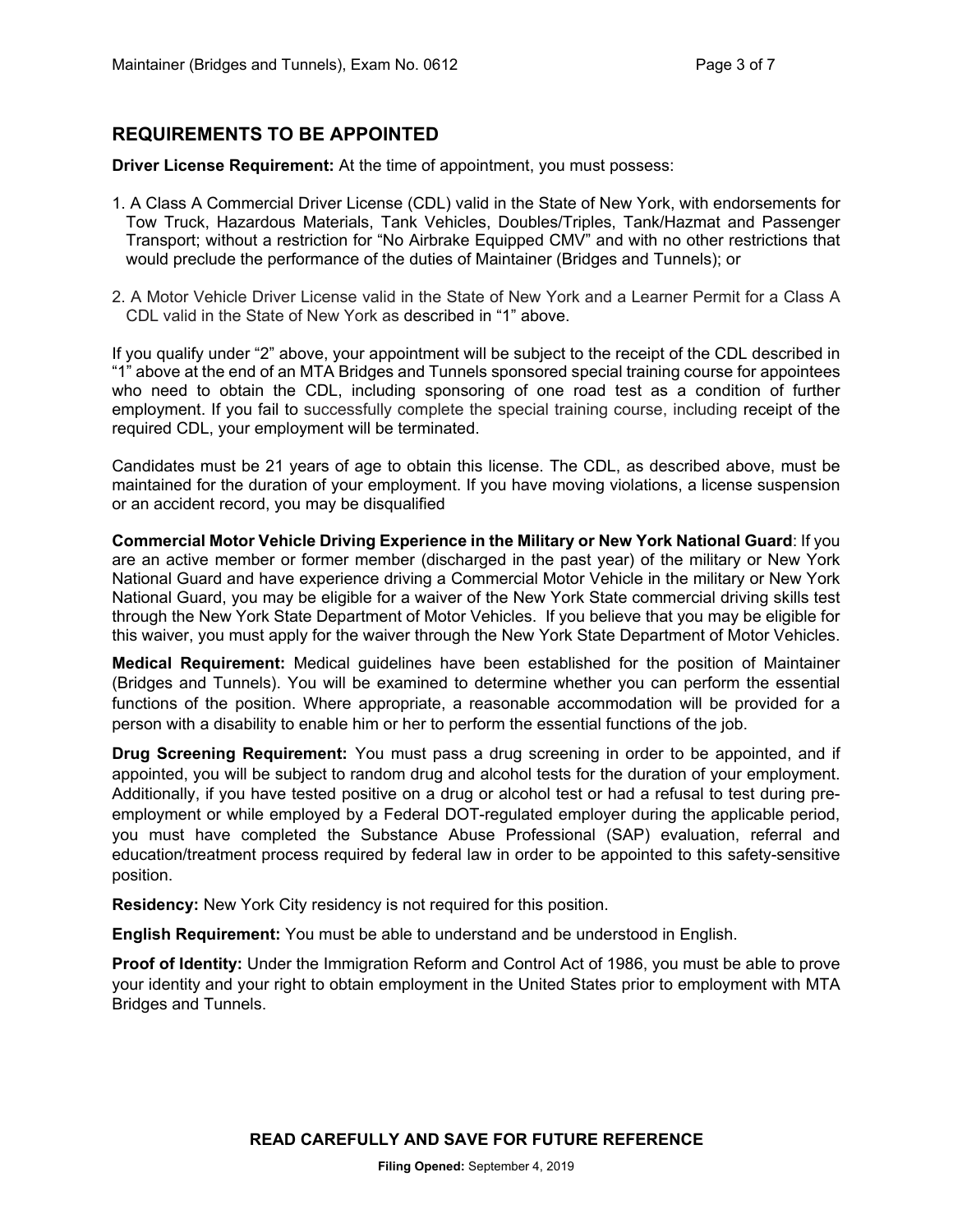# **HOW TO OBTAIN AN APPLICATION**

During the application period, the application and other required forms for this examination will be attached to this Notice of Examination. Additional copies of this Notice and the required forms may be obtained during the application period at http://mta.info/nyct/hr/appexam.htm, or you may obtain a printed copy in person at the MTA Exam Information Center, as indicated below.

**MTA Exam Information Center:** Open Monday through Friday, from 9 AM to 3 PM, in the lobby at 180 Livingston Street, Brooklyn, New York. Directions: take the A, C, F or R trains to the Jay Street-Metro Tech Station, or the 2, 3, or the G train to the Hoyt Street Station.

### **REQUIRED FORMS**

- 1. **Application:** Make sure that you follow all instructions included with your *Application*, including payment of fee. Save a copy of the instructions for future reference.
- 2. **Education and Experience Test Paper:** Write your social security number in the box at the top of the cover page, and the examination title and number in the box provided. This form must be filled out completely and in detail for you to receive your proper rating. Keep a copy of your completed Education and Experience Test Paper for your records.
- 3. **Foreign Education Fact Sheet (required only if you need credit for your foreign education for this examination):** If you were educated outside the United States, you must have your foreign education evaluated to determine its equivalence to education obtained in the United States. The services that are approved to make this evaluation, as well as instructions on how to submit this evaluation are listed in the *Foreign Education Fact Sheet* included with your application packet. When you contact the evaluation service, ask for a "document-by-document" (general) evaluation of your foreign education. Your foreign education evaluation **must** be submitted directly to NYC Transit's Examinations Unit by the service completing the evaluation. Foreign education evaluations received directly from applicants will **not** be accepted. You can also access the *Foreign Education Fact Sheet*  on our website at *http://web.mta.info/nyct/hr/forms\_instructions.htm.*

**Note:** If you have earned a higher-level degree in the United States that supersedes the level of education required to meet the qualification requirements, you do not need to submit a foreign education evaluation. However, you must indicate that you have completed the higher-level degree in the United States; proof of acceptance into an academic program or school is not sufficient to determine satisfactory equivalency.

# **HOW TO SUBMIT AN APPLICATION AND PAY THE APPLICATION FEE**

If you believe you meet the requirements in the "How to Qualify" section, you **must** apply by mail. The MTA will **not** accept *Applications* in person.

#### **Applications by Mail must:**

- 1. Include all of the required forms, as indicated in the "Required Forms" section above.
- 2. Be postmarked by the last day of the application period.
- 3. Be mailed to the address in the "Correspondence" section of this notice.
- 4. Include the appropriate fee in the form of a money order.

#### **The Money Order (Postal Money Order Preferred) must:**

- 1. Be made payable to MTA New York City Transit.
- 2. Be valid for one year.
- 3. Have the following information written on it: your name, home address, the last four digits of your social security number, the exam title and exam number

#### **READ CAREFULLY AND SAVE FOR FUTURE REFERENCE**

**Filing Opened:** September 4, 2019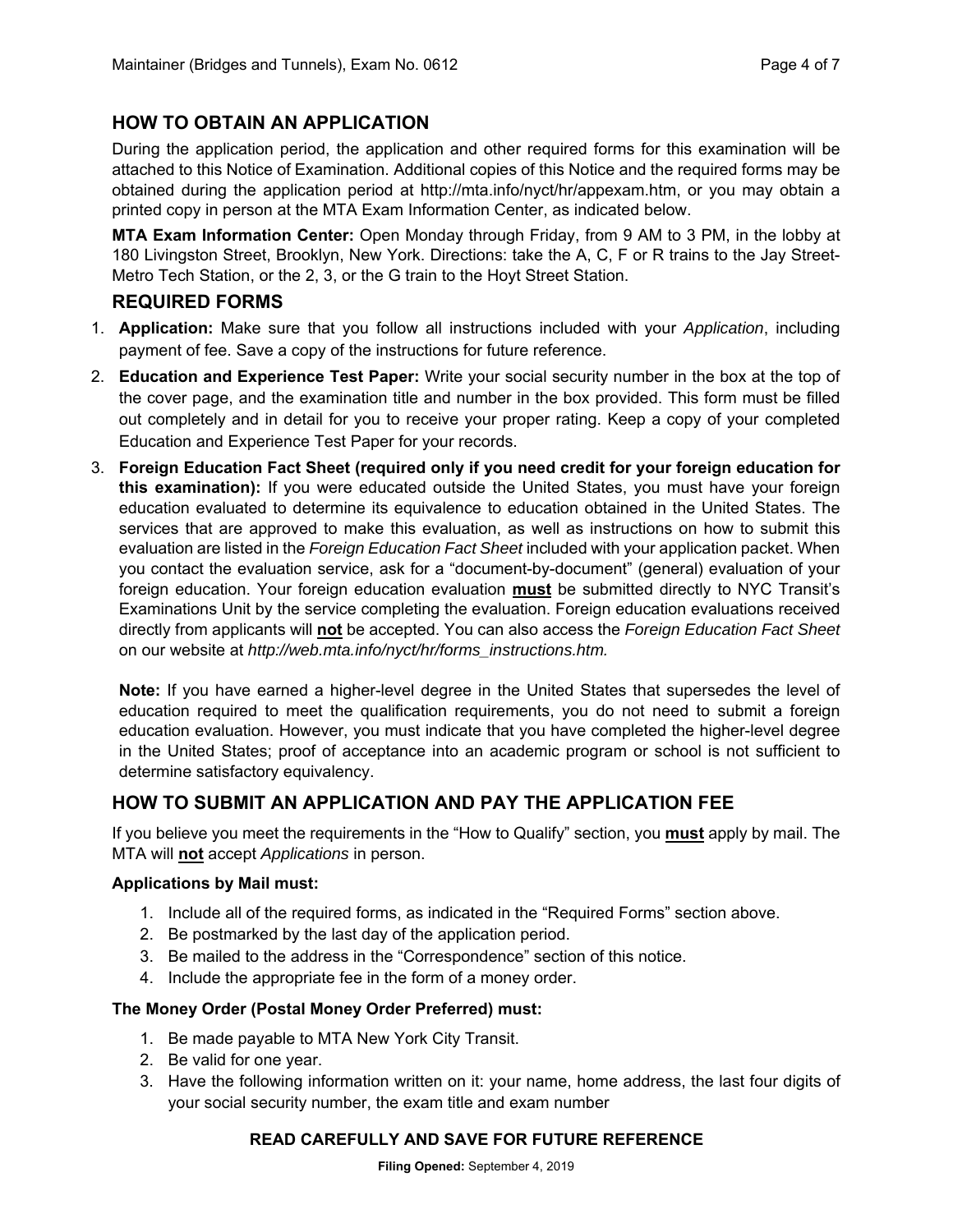#### **HOW TO SUBMIT AN APPLICATION AND PAY THE APPLICATION FEE (Continued)**

Save your money order receipt for future reference and proof of filing an *Application*.

#### **Cash and personal checks will not be accepted**.

**Application Fee:** This fee is generally non-refundable. Under special circumstances, you may be entitled to a refund. You should refer to the Department of Citywide Administrative Services (DCAS) General Exam Regulations to determine if you are entitled to a refund prior to requesting one. You can refer to the bottom of the last page of this Notice of Examination for instructions on how to obtain a copy of the DCAS General Exam Regulations.

# **HOW TO SUBMIT AN APPLICATION WHEN REQUESTING A FEE WAIVER**

Applicants who wish to request a fee waiver must obtain an *Application* in person at the MTA Exam Information Center as indicated above and must submit the *Application* and required forms by mail to the address in the "Correspondence" section below **by the last day of the application period**.

The MTA will not accept *Applications* in person. Additional information on how to request an application fee waiver is available with the *Application.*

#### **ADMISSION LETTER**

An *Admission Letter* will be mailed to you about 10 days before the first date of the multiple-choice test. If you do not receive an *Admission Letter* at least 4 days before this date, you may obtain a duplicate letter at the MTA Exam Information Center (as indicated above). A paper copy of the *Admission Letter* is your ticket for admission to the test.

Applicants **must** keep their mailing address **up to date**. Please refer to the Correspondence section below for instructions on how to update your address and other contact information.

### **THE TEST**

You will be given a competitive multiple-choice test. A score of at least 70% is required to pass this test. Your score on this test will determine your place on the eligible list. You may be given the test before we check your eligibility.

You will be scheduled to take the test on one of the dates listed in the above "Test Date" box. You will be randomly assigned to a test date and location, and you cannot request that your scheduled test date or location be changed, unless you meet the conditions in the "Special Arrangements" section below.

Veterans' or Disabled Veterans' Credit will be granted only to eligible passing candidates who request that they be applied. Veterans' or Disabled Veterans' Credit should be requested at the time of application, but **must** be requested before the date the eligible list is established. Claims for Veterans' or Disabled Veterans' Credit cannot be made once the eligible list is established.

The multiple-choice test may include questions that require the use of any of the following knowledge areas/abilities: cleaning, greasing, painting, plumbing, heating and ventilation systems, carpentry and masonry work; safe work practices and precautions involving scaffolds, ladders, electrical equipment and machinery; use of hand tools and machine shop practices; simple arithmetic related to shop work; electrical and electronic equipment; materials used in maintenance work such as piping, sheet metal, paints, paving and masonry materials; maintenance and repair of automotive vehicles; reading and interpreting instructions; and other related areas.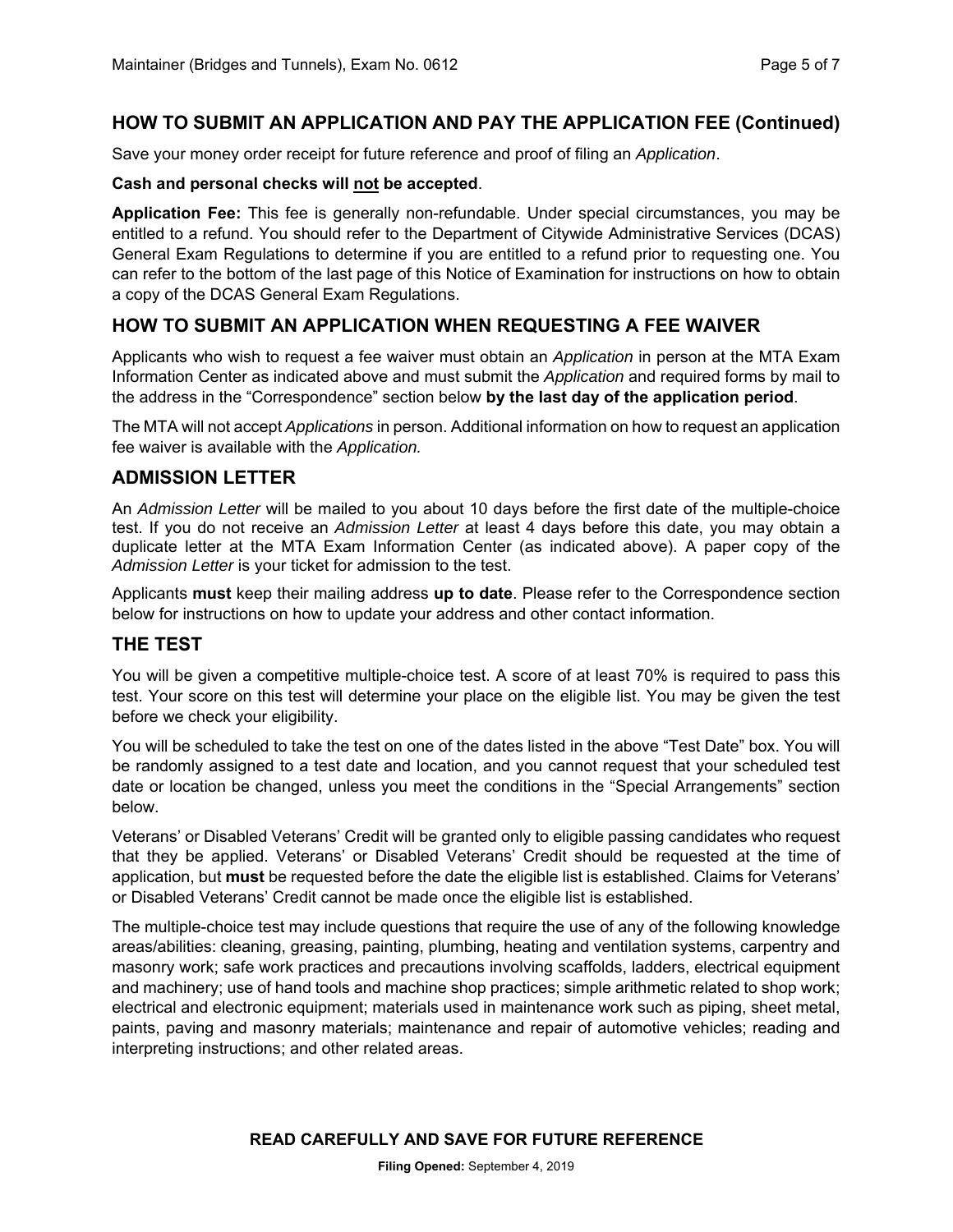### **TEST ADMINISTRATION GUIDELINES**

**Warning:** You are not permitted to enter the test site with cellular phones, smart watches, beepers, pagers, cameras, portable media players, or other electronic devices. Calculators are permitted; however, they must be hand-held, battery or solar-powered, numeric only. Calculators with functions other than addition, subtraction, multiplication and division are prohibited. Electronic devices with an alphabetic keyboard, word processing, or data recording capabilities, such as planners, organizers, etc., are prohibited. If you use any of these devices in the building at any time before, during, or after the test, you may **not** receive your test results, your test score may be nullified, and your application fee will **not** be refunded.

You may not have any other person, including children, present with you while you are being processed for or taking the test, and no one may wait for you inside of the test site while you are taking the test.

**Required Identification: You are required to bring one (1) form of valid (non-expired) signature and photo bearing identification to the test site**. The name that was used to apply for the exam must match the first and last name on the photo ID. A list of acceptable identification documents is provided below**. If you do not have an acceptable ID, you may be denied testing.** Acceptable forms of identification (bring one) are as follows: State issued driver license, State issued identification card, US Government issued Passport, US Government issued Military Identification Card, US Government issued Alien Registration Card, Employer Identification Card with photo, IDNYC, or Student Identification Card with photo.

**Leaving:** You must leave the test site once you finish the test. If you leave the test site after being fingerprinted but before finishing the test, you will not be permitted to re-enter. If you disregard this instruction and re-enter the test site, you may not receive your test results, your test score may be nullified, and your application fee will not be refunded.

### **THE TEST RESULTS**

If you meet the education and experience requirements and pass the competitive multiple-choice test, your name will be placed on an eligible list and you will be given a list number. You will be notified by mail of your test results. If you meet all requirements and conditions, you will be considered for appointment when your name is reached on the eligible list.

### **ADDITIONAL INFORMATION**

**Probationary Period:** You will be required to complete a one-year probationary period. Those who do not successfully complete the probationary period may be terminated.

**Training Requirement:** Appointees to the title of Maintainer (Bridges and Tunnels) are required to pass a maintenance training and safety program upon hire.

### **SPECIAL ARRANGEMENTS**

**Special Test Accommodations:** If you plan to request special testing accommodations due to disability or an alternate test date due to your religious belief, follow the instructions included with your *Application* and mail your request to the address found in the "Correspondence" section below no later than 30 days prior to the first scheduled test date.

(Continued)